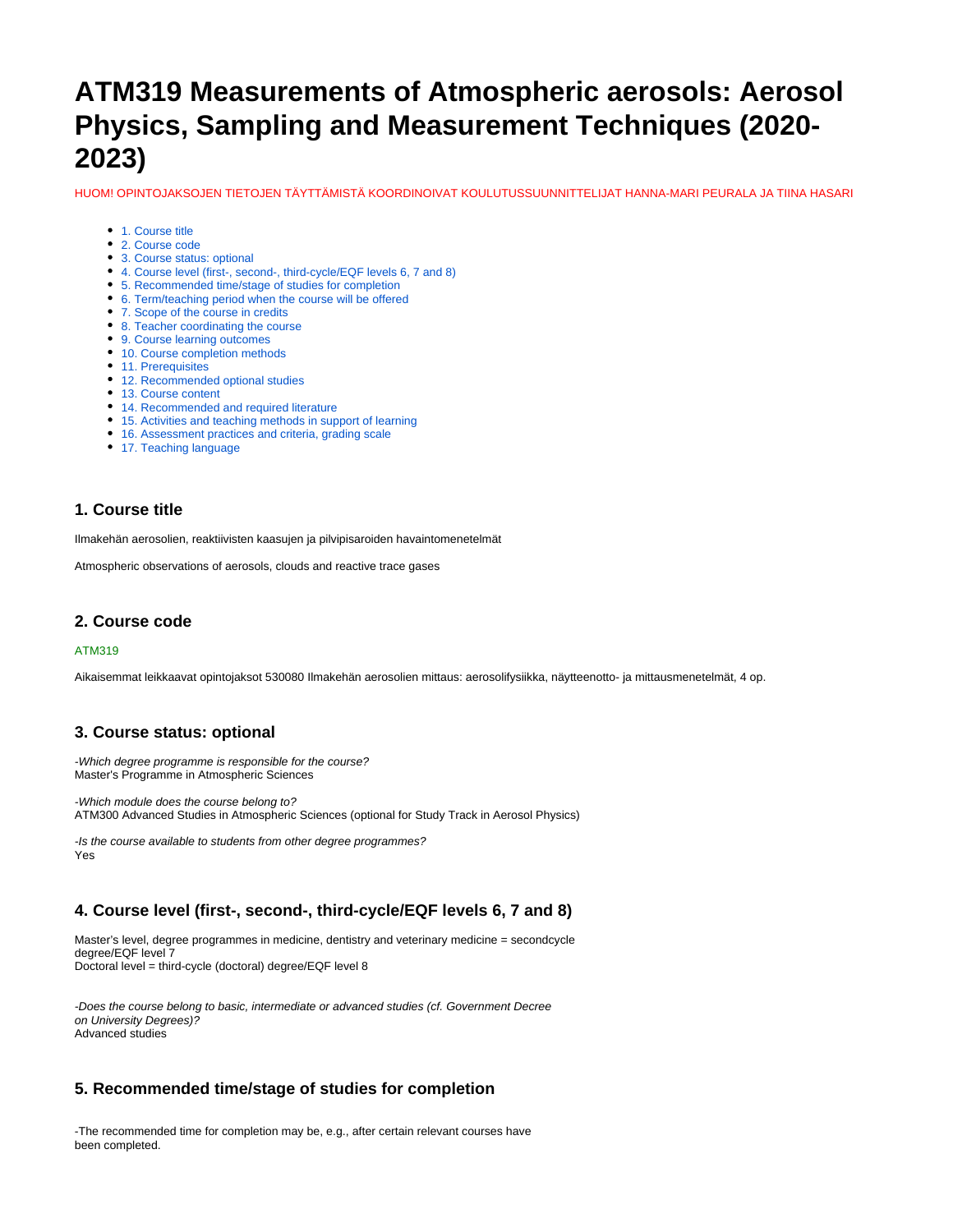### **6. Term/teaching period when the course will be offered**

The course will be given every year as a 1,5 week field course in May.

#### <span id="page-1-0"></span>**7. Scope of the course in credits**

5 cr

#### <span id="page-1-1"></span>**8. Teacher coordinating the course**

Kaarle Hämeri

#### <span id="page-1-2"></span>**9. Course learning outcomes**

-Description of the learning outcomes provided to students by the course - See the competence map ([https://flamma.helsinki.fi/content/res/pri/HY350274\)](https://flamma.helsinki.fi/content/res/pri/HY350274).

# <span id="page-1-3"></span>**10. Course completion methods**

-Will the course be offered in the form of contact teaching, or can it be taken as a distance learning course? -Description of attendance requirements (e.g., X% attendance during the entire course or during parts of it) -Methods of completion

#### <span id="page-1-4"></span>**11. Prerequisites**

-Description of the courses or modules that must be completed before taking this course or what other prior learning is required

#### <span id="page-1-5"></span>**12. Recommended optional studies**

-What other courses are recommended to be taken in addition to this course? -Which other courses support the further development of the competence provided by this course?

## <span id="page-1-6"></span>**13. Course content**

-Description of the course content

#### <span id="page-1-7"></span>**14. Recommended and required literature**

-What kind of literature and other materials are read during the course (reading list)? -Which works are set reading and which are recommended as supplementary reading?

#### <span id="page-1-8"></span>**15. Activities and teaching methods in support of learning**

-See the competence map ([https://flamma.helsinki.fi/content/res/pri/HY350274\)](https://flamma.helsinki.fi/content/res/pri/HY350274).

-Student activities

-Description of how the teacher's activities are documented